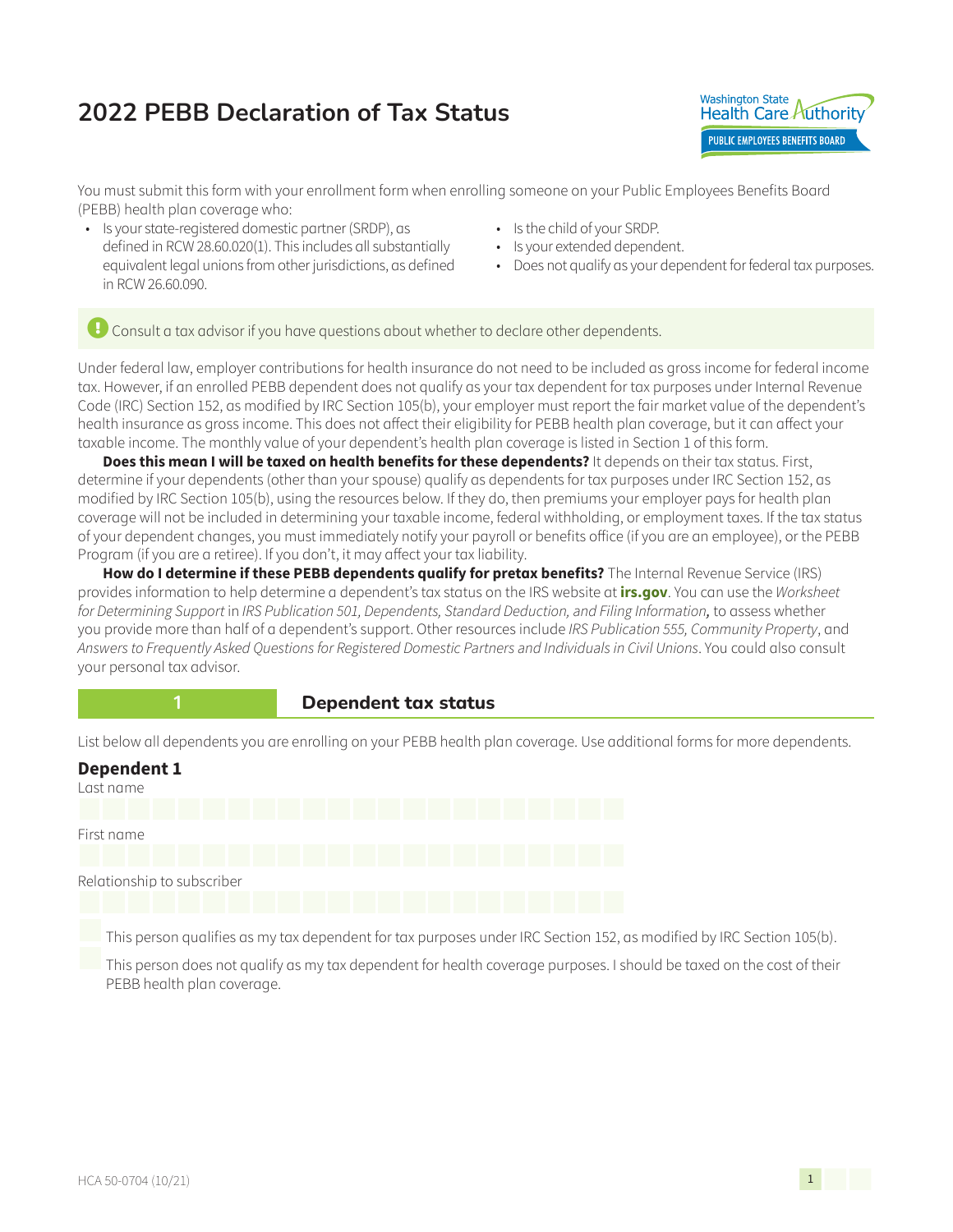### **Dependent 2**

| Last name                  |  |  |  |  |
|----------------------------|--|--|--|--|
| First name                 |  |  |  |  |
| Relationship to subscriber |  |  |  |  |

This person qualifies as my tax dependent for tax purposes under IRC Section 152, as modified by IRC Section 105(b).

This person does not qualify as my tax dependent for health coverage purposes. I should be taxed on the cost of their PEBB health plan coverage.

# **Dependent 3** Last name First name Relationship to subscriber

This person qualifies as my tax dependent for tax purposes under IRC Section 152, as modified by IRC Section 105(b).

This person does not qualify as my tax dependent for tax purposes. I should be taxed on the cost of their PEBB health plan coverage.

### **State agency and higher-education employees**

The information below shows the monthly amount that will be added to your total gross income and calculated into your withholding tax if you indicate above that a dependent does not qualify as a tax dependent for tax purposes. This will be reflected on your payroll statement and on your W-2.

| 2022 state contribution for medical and dental plan | 2022 state contribution for dental coverage without |
|-----------------------------------------------------|-----------------------------------------------------|
| coverage amounts (all medical plans)                | medical coverage amounts (all dental plans)         |
|                                                     |                                                     |
| Children who do not qualify as                      | Children who do not qualify as                      |
|                                                     |                                                     |
| SRDP & children who do not qualify as               | SRDP & children who do not qualify as               |
|                                                     |                                                     |

### **Employees of educational service districts (ESDs) or local government employer groups**

Contact your payroll or benefits office for employer contribution amounts.

*<sup>1</sup> This includes children of an SRDP, extended dependent, or other non-qualified tax dependent.*